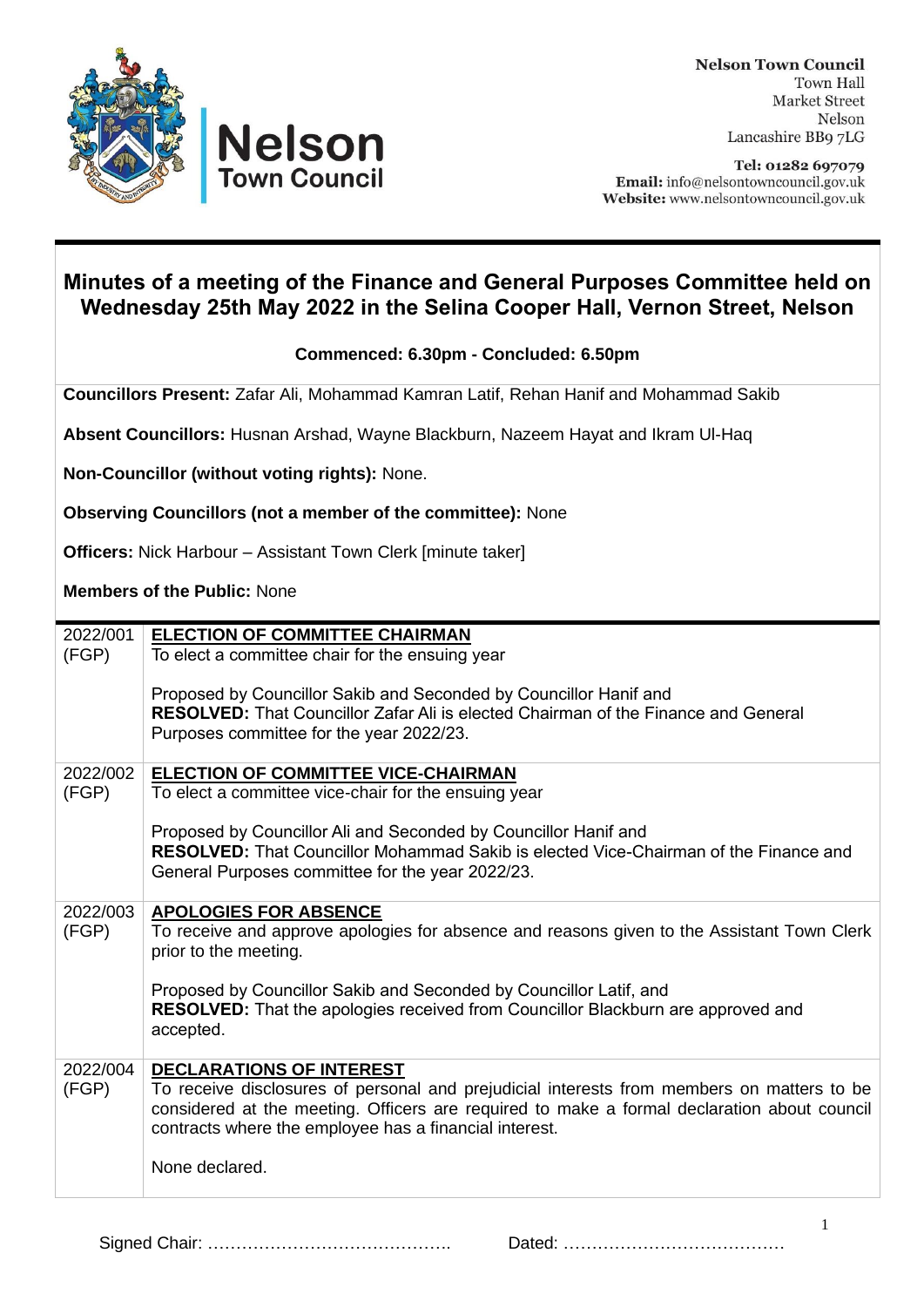| 2022/005 | <b>ADJOURNMENT FOR PUBLIC PARTICIPATION</b>                                                                                                                                                                                                                                                        |
|----------|----------------------------------------------------------------------------------------------------------------------------------------------------------------------------------------------------------------------------------------------------------------------------------------------------|
| (FGP)    | To adjourn the meeting for 15 minutes to allow members of the public to make representation<br>on the business of the agenda for the meeting. No resolutions can be under public                                                                                                                   |
|          | participation.                                                                                                                                                                                                                                                                                     |
|          | No public were present at the meeting.                                                                                                                                                                                                                                                             |
| 2022/006 | <b>MINUTES</b>                                                                                                                                                                                                                                                                                     |
| (FGP)    | To approve the draft minutes of the Finance and General Purposes committee meeting held on<br>27 April 2022.                                                                                                                                                                                       |
|          | Proposed by Councillor Latif and Seconded by Councillor Sakib and<br>RESOLVED: That the draft minutes of the Finance and General Purposes committee meeting<br>held on the 27 April 2022 be confirmed as a true record and be signed by the Chair.                                                 |
| 2022/007 | <b>ACCOUNTS AND SCHEDULE OF AUTHORISED EXPENDITURE PAYMENTS/RECEIPTS</b>                                                                                                                                                                                                                           |
| (FGP)    | The Assistant Town Clerk notified Members that the reports could not be produced for April 2022<br>as the year end closedown is not taking place until 30 <sup>th</sup> May 2022 and the system will not allow<br>updates for the new financial year until the previous year has been closed down. |
|          | 2022/007.1 To receive the monthly schedule of payments for the period of April 2022.<br>The committee is required to review the schedule of payments for compliance in<br>accordance with the Financial Regulations.                                                                               |
|          | Proposed by Councillor Ali and Seconded by Councillor Latif, and<br>RESOLVED: That this item is deferred until the June meeting of this Committee when the reports<br>will be available after the year end closedown has been completed.                                                           |
|          | 2022/007.2 To note the schedule of payments over £500.00 for the period of April 2022<br>for publication on the website in accordance with the Data Transparency Code.                                                                                                                             |
|          | Proposed by Councillor Ali and Seconded by Councillor Latif, and<br>RESOLVED: That this item is deferred until the June meeting of this Committee when the reports<br>will be available after the year end closedown has been completed.                                                           |
|          | 2022/007.3 To review and approve the Finance and General Purposes committee<br>payments for the period of April 2022.                                                                                                                                                                              |
|          | Note: The schedules of committee payments shall be signed by the Committee chair and<br>included as an annex to the minutes, subject to any redaction to protect personal information                                                                                                              |
|          | Proposed by Councillor Ali and Seconded by Councillor Latif, and<br>RESOLVED: That this item is deferred until the June meeting of this Committee when the reports<br>will be available after the year end closedown has been completed.                                                           |
| 2022/008 | <b>BANK RECONCILIATION STATEMENTS</b>                                                                                                                                                                                                                                                              |
| (FGP)    | 2022/008.1 To receive the bank reconciliation statements for the period of April 2022.                                                                                                                                                                                                             |
|          | Proposed by Councillor Ali and Seconded by Councillor Latif, and                                                                                                                                                                                                                                   |
|          | RESOLVED: That this item is deferred until the June meeting of this Committee when the reports<br>will be available after the year end closedown has been completed.                                                                                                                               |
|          | 2022/008.2 To appoint a member, other than a cheque signatory to verify the bank<br>reconciliation statements for all accounts (produced by the Assistant Town Clerk).                                                                                                                             |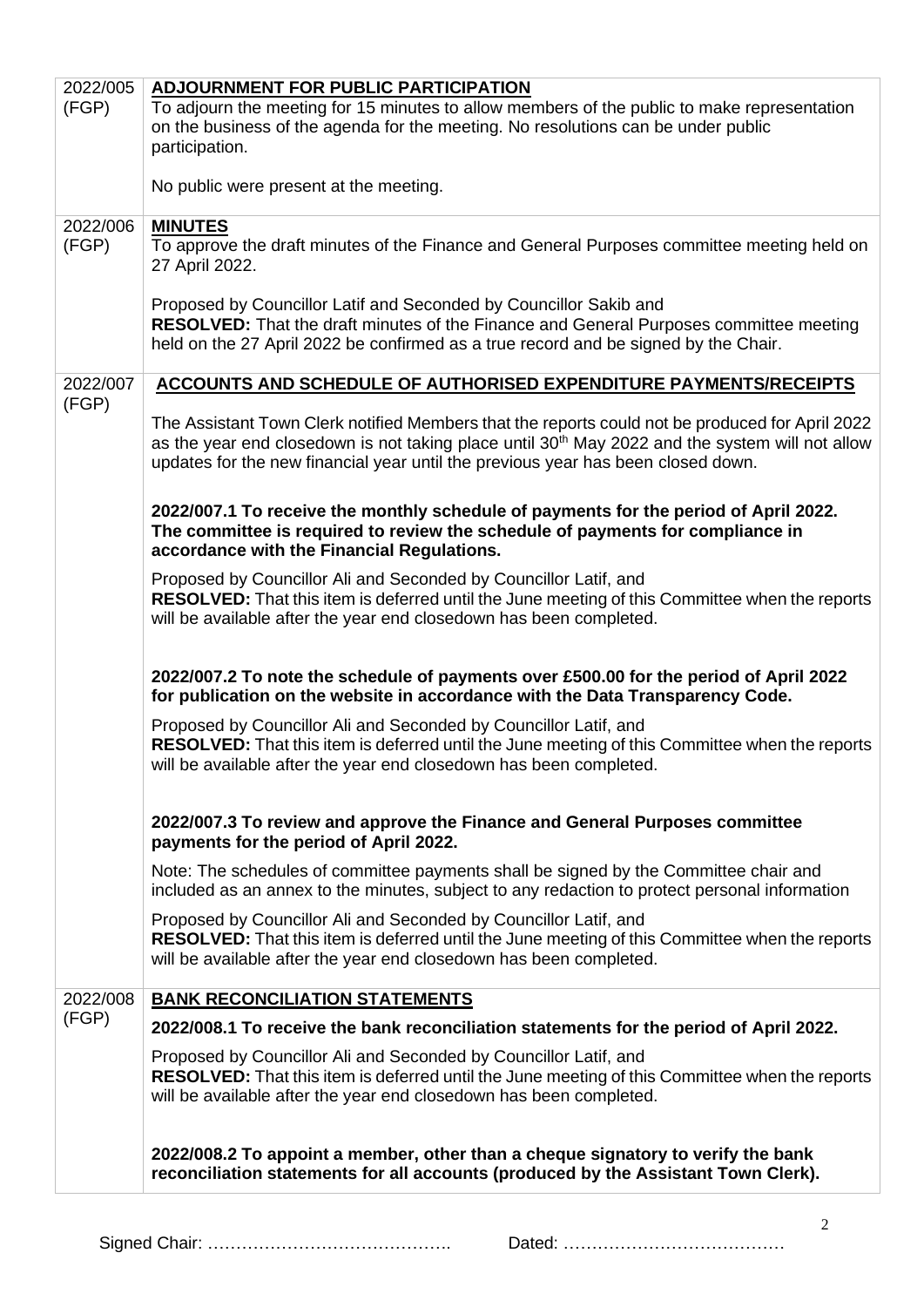|                   | Note: A committee member appointed for that meeting shall sign the reconciliations and the<br>original bank statements as evidence of verification.                                                                                                                                                                                                                                                                                                                          |
|-------------------|------------------------------------------------------------------------------------------------------------------------------------------------------------------------------------------------------------------------------------------------------------------------------------------------------------------------------------------------------------------------------------------------------------------------------------------------------------------------------|
|                   | Proposed by Councillor Ali and Seconded by Councillor Latif, and<br>RESOLVED: That this item is deferred until the June meeting of this Committee when the reports<br>will be available after the year end closedown has been completed.                                                                                                                                                                                                                                     |
| 2022/009          | <b>ENVIRONMENTAL PROJECTS - BACK STREETS</b>                                                                                                                                                                                                                                                                                                                                                                                                                                 |
| (FGP)             | To receive an update in relation to the back streets project discussed at the previous Finance<br>and General Purposes meeting.                                                                                                                                                                                                                                                                                                                                              |
|                   | Proposed by Councillor Sakib and Seconded by Councillor Ali, and<br>RESOLVED: That Councillors Sakib, Ali and the Assistant Town Clerk review the current list of<br>back streets and prioritise the order in which they should be tendered. Any future streets which<br>are to go to tender are also requested to be done per block, rather than per street. Streets which<br>have already been tendered but not yet approved are still to go to Full Council for approval. |
| 2022/010          | YEAR END CLOSEDOWN - RIALTAS                                                                                                                                                                                                                                                                                                                                                                                                                                                 |
| (FGP)             | To receive an update around the year end closedown with Steve Durrands from Rialtas which is<br>due to take place on place on Monday 30th May 2021.                                                                                                                                                                                                                                                                                                                          |
|                   | The Assistant Town Clerk updated Members that the year end closedown for the 2021/22<br>accounts was due to take place on Monday 30 <sup>th</sup> May at 09:00 with Steve Durrands of Rialtas. No<br>problems were envisaged and he will provide another update at the next meeting once the<br>closedown has taken place.                                                                                                                                                   |
|                   | Members noted the update.                                                                                                                                                                                                                                                                                                                                                                                                                                                    |
| 2022/011<br>(FGP) | <b>GRANT FUNDING REQUEST - CURRY ON THE STREET</b><br>To consider a grant request received on behalf of Curry on the Street.                                                                                                                                                                                                                                                                                                                                                 |
|                   | A grant funding request had been submitted from Curry on the Street to fund some new tables<br>and chairs for their service users. It was noted that the applicants details were Barnoldswick<br>based, but the charity do a lot of work in the Nelson area. They provide a valuable service to<br>over 80 residents each week in terms of providing hot meals for people in need. The charity do<br>operate from a unit in Nelson.                                          |
|                   | Proposed by Councillor Ali and Seconded by Councillor Sakib, and                                                                                                                                                                                                                                                                                                                                                                                                             |
|                   | RESOLVED: That the funding request of £1,000 for new tables and chairs for Curry on the Street<br>is approved.                                                                                                                                                                                                                                                                                                                                                               |
| 2022/012<br>(FGP) | <b>WARD INITIATIVE FUNDING REQUEST - MARSDEN PRIMARY SCHOOL</b><br>To note the recent Ward Initiative funding request by Marsden Primary School                                                                                                                                                                                                                                                                                                                              |
|                   | At the previous meeting of the Finance and General Purposes committee, a small grants<br>application had been submitted by Marsden Primary School for funding of £912. Members<br>requested that this funding be allocated from the Ward Initiative pot instead. Councillor Faraz<br>Ahmad has now completed the application and funding has been approved.                                                                                                                  |
|                   | Members noted the update.                                                                                                                                                                                                                                                                                                                                                                                                                                                    |
| 2022/013          | <b>REPAIRS TO VERNON STREET PLAY AREA</b>                                                                                                                                                                                                                                                                                                                                                                                                                                    |
| (FGP)             | To consider the approval of funding of £2,456.65 for costings received from Pendle Borough<br>Council to replace the basket swing and power wash both play areas at Vernon Street, Nelson.                                                                                                                                                                                                                                                                                   |
|                   | Proposed by Councillor Ali and Seconded by Councillor Latif, and<br>RESOLVED: That funding for £2,456.65 for the replacement of the basket swing and power                                                                                                                                                                                                                                                                                                                   |